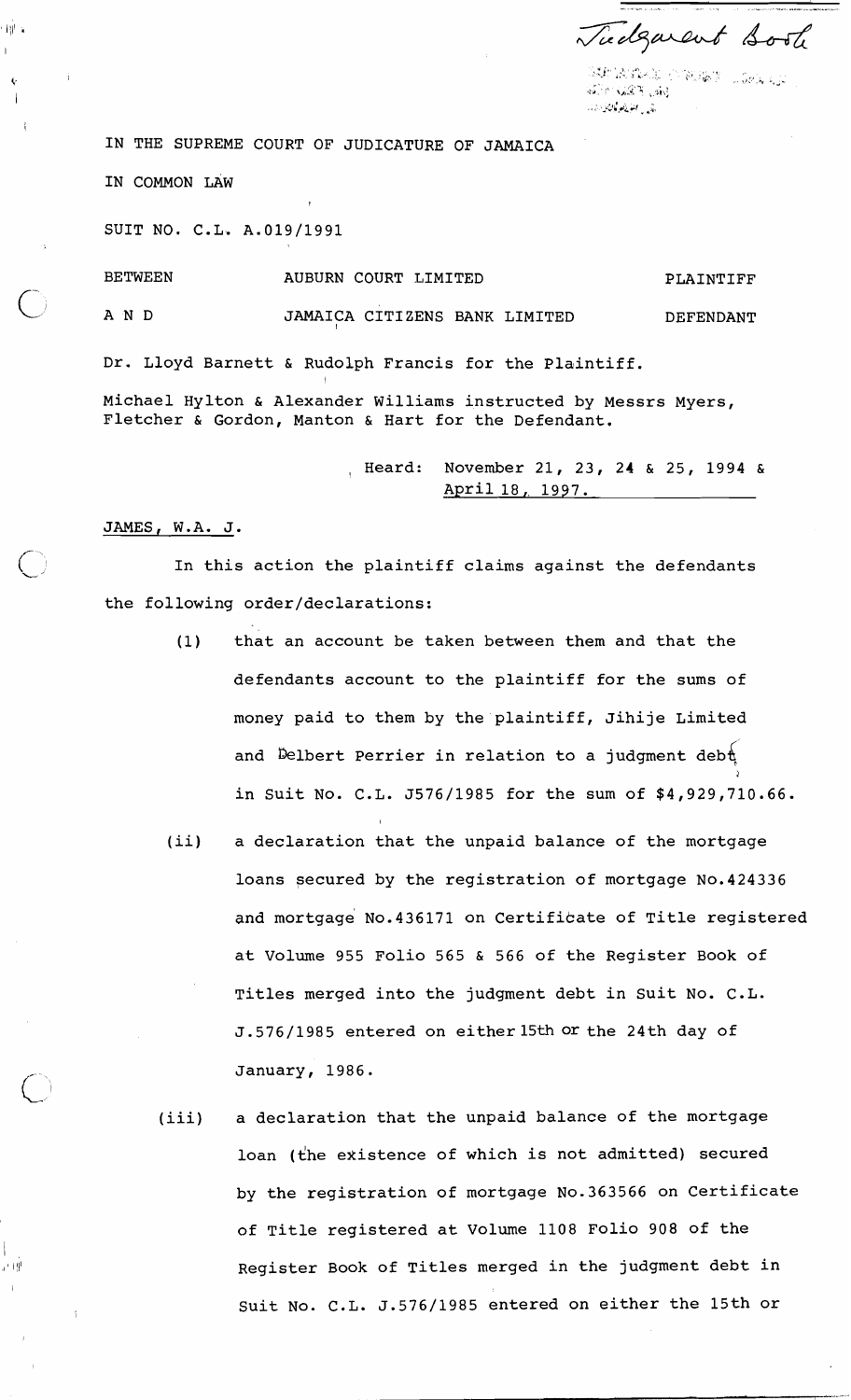## the 24th day of January 1986.

At the commencement of the trial of this action the plaintiffs applied to amend the sub-paragraphs numbered (iii) & (iv) **by** adding:

> 'And that the appropriate rate of interest payable under the said judgment debt as from the date thereof to 24/6/91 is simple interest @ the rate of 6% p.a."

No objections were raised by the defendant and the Court granted the amendment.

The judgment was obtained in Suit No. C.L. J.576/1985 for the sum of \$4,929,710.66 in respect of loans to the plaintiff under several instrumentsbearing dates from the 17th February 1984 and up to 25th March, 1985.

I

The parties submitted an agreed bundle as Exhibit 1 containing photo-copies of the various documents relied on by them. The first document is a debenture created under the Companies Act by the plaintiff in favour of the defendants and dated 14th January, 1981 for \$500,000.00. The second is mortgage instrument No.424336 dated I 17th February, 1984 for \$200,000.00. The third is a Time or Demand Promissory Note for \$1,600,000.00 dated 25th January, 1985. The 4th is a mortgage instrument No.136171 for \$2,600,000.00 dated 25th March, 1985.

It is to be noted that with reference to Clause 2(h) of mortgage instrument No.424336 dated 17th February 1984 the following covenant states:

> "If the rate of interest payable hereunder is higher than the rate payable at law on a judgment debt the taking of any judgment on any of the covenants herein contained shall not operate as a merger of the said covenant in such judgment or affect the Bank's right to interest at such higher rate as well after as before judgment."

With reference to Clause 2(a) of mortgage instrument No.136171 dated 25th March, 1985 is the following covenant:

> "That the mortgagor will on demand pay to the Bank ............. all such sums of money which are now are or at any time hereafter may be due or owing ..........

 $-2 -$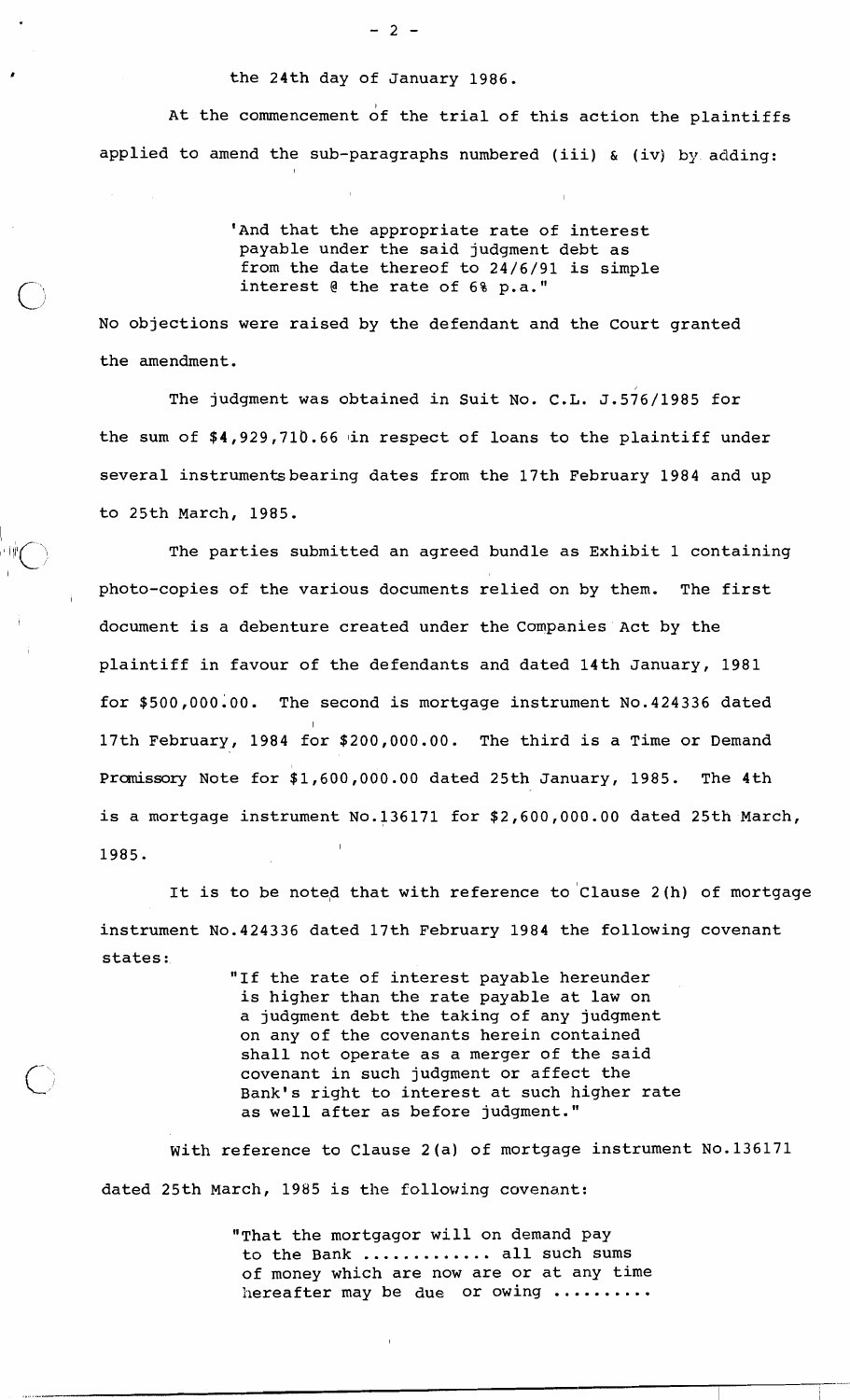together with interest to the date of repayment at the rate specified in the schedule hereto or at such other rate or rates of interest as the Bank shall from time to time charge ...........<br>....... The said interest shall be computed daily at the rate aforesaid or at such other rate or rates as the Bank shall from time to time charge on the money so due or owing (whether under this instrument or on any judgment which may be recovered hereunder) and the Mortgagor shall pay the same on such day in every month as the Bank may from time to time determine ...... **I1** ..........

In addition to the foregoing instruments Delbert Perrier obtained a mortgagq for \$500,000.00 on premises registered at Volume 1108 Folio 908 on 21st January, 1981. These premises are commonly known as 53<sup>}</sup> Molynes Road. Delbert Perrier is a director of the plaintiff.

 $\overline{\bigcap}$ 

It would appear that this loan as well as the other made on 14th January, 1981 for \$500,000.00 are not a part of the plaintiff's case.

Dr. Barnett submitted that the defendant proceeded to obtain a judgment which indorporated the amounts it claimed to be due under all the security documents without any regard to the differences in the terms and conditions of the different instruments or the statutory requirements in respect to notice or registration of such securities. He further submitted that, the only reasonable ground on which the defendant could be regarded as so-acting is that it decided to proceed on the basis of the judgment rather than the specific provisions of the individual security documents.

He bolstered his submissions by referring to Section 93 of the Companies Act. Section 93(1) requires the registration of charges so far as any security on the Company's property is conferred.

Subsection 9 says the expression "charge" includes "mortgage". He also relied on the provisions of Section 94 of the Companies Act as well as Section 103 of the Registration of Titles Act.

 $-3 -$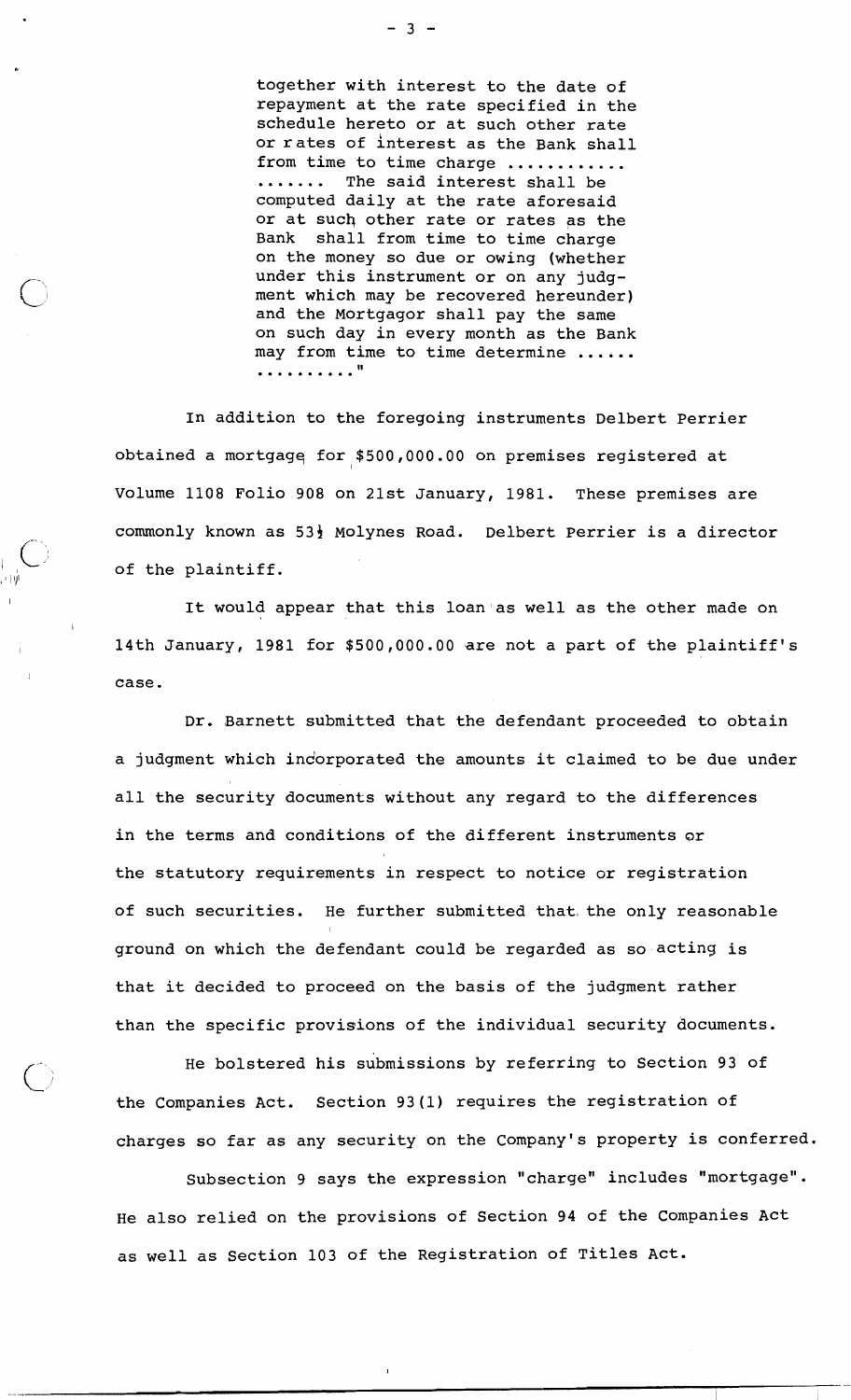## Section 103 states:-

"The proprietor of any land under the operation of this Act may mortgage the same by signing a mortgage thereof in the form ,in the Eight Schedule and may charge the same with the payment of an annuity by signing a charge thereof in the form in the Ninth Schedule."

He submitted 'that its the registration of mortgages as is required under Section 103 of the Registration of Titles Act by which provision is made for the statutory power of sale to become exercisable. This requires the mortgage to be registered in a form which compels a statement of the true principal sum and the rate of interest payable.

Dr. Barnett then referred to the endorsement on Writ in Suit No. C.L. J.576/85 which gave particulars of 3 loans viz.

| Time loan             |                  |
|-----------------------|------------------|
| Principal             | \$200,000,000.00 |
| Interest to $8/11/85$ | 530,733.26       |

Demand loan

| Principal               | \$1,600,000.00 |
|-------------------------|----------------|
| Interest to $8/11/85$   | 347,288.88     |
| Overdraft as @ 11/11/85 | 245,844.60     |
|                         | \$4,723,866.74 |

It claimed continuing interest on the Time loan at the rate of \$1,977.77 per day, on the Demand loan at the rate of \$1,511.11 per day from the 8/11/85 ,to the date of payment, and on the overdraft at the rate of 38% per annum.

Dr. Barnett then referred to a letter dated 8th January, 1986 (See pages 62 & 63 of Exhibit 1) from Elon Beckford, Managing director of the defendantsto Delbert Perrier. In that letter the total indebtedness was \$4,043,059.89. But on the 15th January, 1986 the <sup>1</sup>defendant in Suit N0.C.L. J576/85 obtained judgment for \$4,929,710.66.

He further submitted that the defendant elected to consolidate all the debts, and obtained a lump sum judgment which included interest accumulated at different rates under different instruments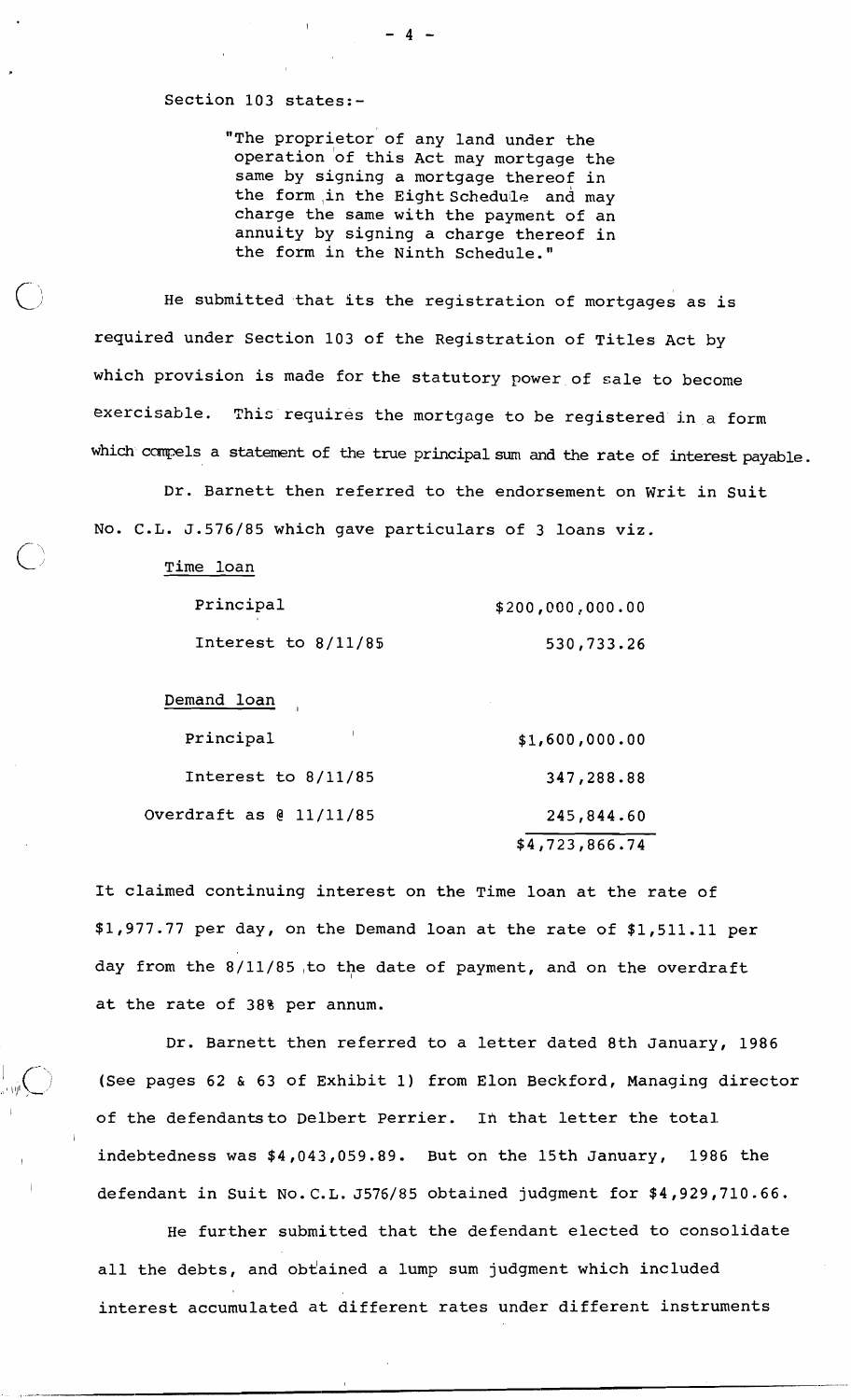containing different terms and conditions. He said that in those circumstances the terms of those instruments could no longer be applied to the consolidated sums.

He then submitted that some of the instruments gave power to increase the rate of interest while others did not. Othersexcluded the need for notification and others required notification. He submitted that by charging interest upon interest the defendant was applying the technique of obtaining judgment for a lump sum to impose a penalty on the debtor. This he says is not allowed by the law.

He submitted that the defendant treated all the debts not only as being consolidated but merged them in the judgment and that by their subsequent conduct confirmed that that was what was done and that was their understanding.

In support of his contention he referred to Snell's Principles of Equity, 28th Edition, Chap.2 Section 1. Penalties. At page 528 (b) Difference in essence: -

> "The essence of a penalty is a payment of money stipulated as in interrorem of the offending pqrty, while the essence of liquidated damages is a genuine covenanted preestimate of damage."

and (e) Payment of a smaller sum states:

异国

"'Where the payment of a smaller sum is secured by a larger, the larger sum is a penalty. This will be the case whether the larger sum becomes payable only on the failure to perform the stipulation for payment of the smaller sum or on breach of any of a number of stipulations of which the undertaking to pay the smaller sum is only one. The Court will not sever the stipulations. In cases of this kind the sumis clearly penal, for the breach of the contract to pay the smaller sum would give rise to nothing more than a right of action for that smaller amount, and if parties have agreed that the breach shall give rise to a claim to a larger amount, there is clearly no genuine pre-estimate of damage. But if on a loan repayable by instalments it is agreed that on default as to any one instalment the whole amount shall become payable forth-' with, the agreement is not penal and no relief against it will be granted."

 $-5 -$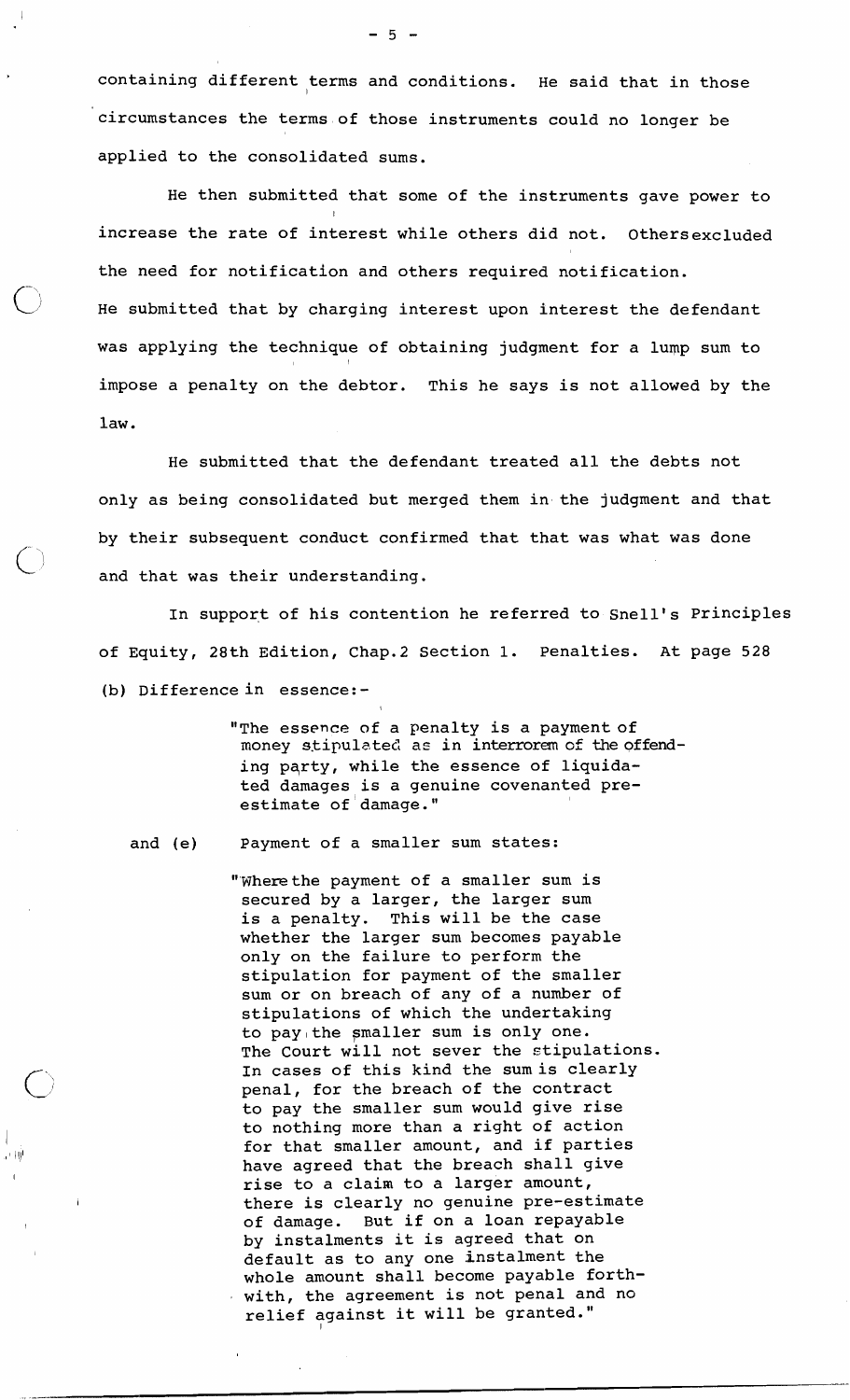He also referred to paget's Law of Banking Eight Edition at page 115 where in the case of Lloyd's Bank Limited v. Brooks (1950) 6 Legal Decisions Affecting Bankers, 161, Lynskey, J. held that the bank was under a duty to keep a customer correctly informed as to the position of her account, a duty not to over credit her statement of account ...........

The parties also agreed and tendered into evidence as Exhibit **3** a bundle called Scpplementary Index to Judge's Bundle.

After referring to the reports of the Registrar of the Supreme Court he submitted that by virtue of the Order of the Registrar the defendant obtained interest at the rate of 6% p.a.

In respect of a letter from the Attorney-at-Law for the defendant to the Attorney-at-Law for the plaintiff dated 5th August, 1988 containing a summary statement of the plaintiff's indebtedness, Dr. Barnett submitted' that the figures shown in that summary statement are 'rounded' figures and not a statement of how they have been arrived at.

Dr. Barnett then'referred to the Formal Order made by Theobalds, J on the 4th July 1991. He submitted that the result of the formal order is that \$1.7 million which results from the calculation of the amount due on the basis of applying the statutory rate of 6% interest to the judgment debt was paid over absolutely to the defendant. That the balance of the amount claimed by the defendant viz: \$4.7 Million was placed in an account pending completion of the present proceedings so that the successful party would be entitled to that sum and interest thereon.

Dr. Barnett next dealt with the legal question of merger. He submitted that having regard to the terms of the various instruments on obtaining a judgment the outstanding amounts merged into the judgment debt and therefore attracted interest at the statutory rate of 6% per annum.

He further submitted that by reason of the nature of the judgment obtained which consolidated the various debts and included

 $6 -$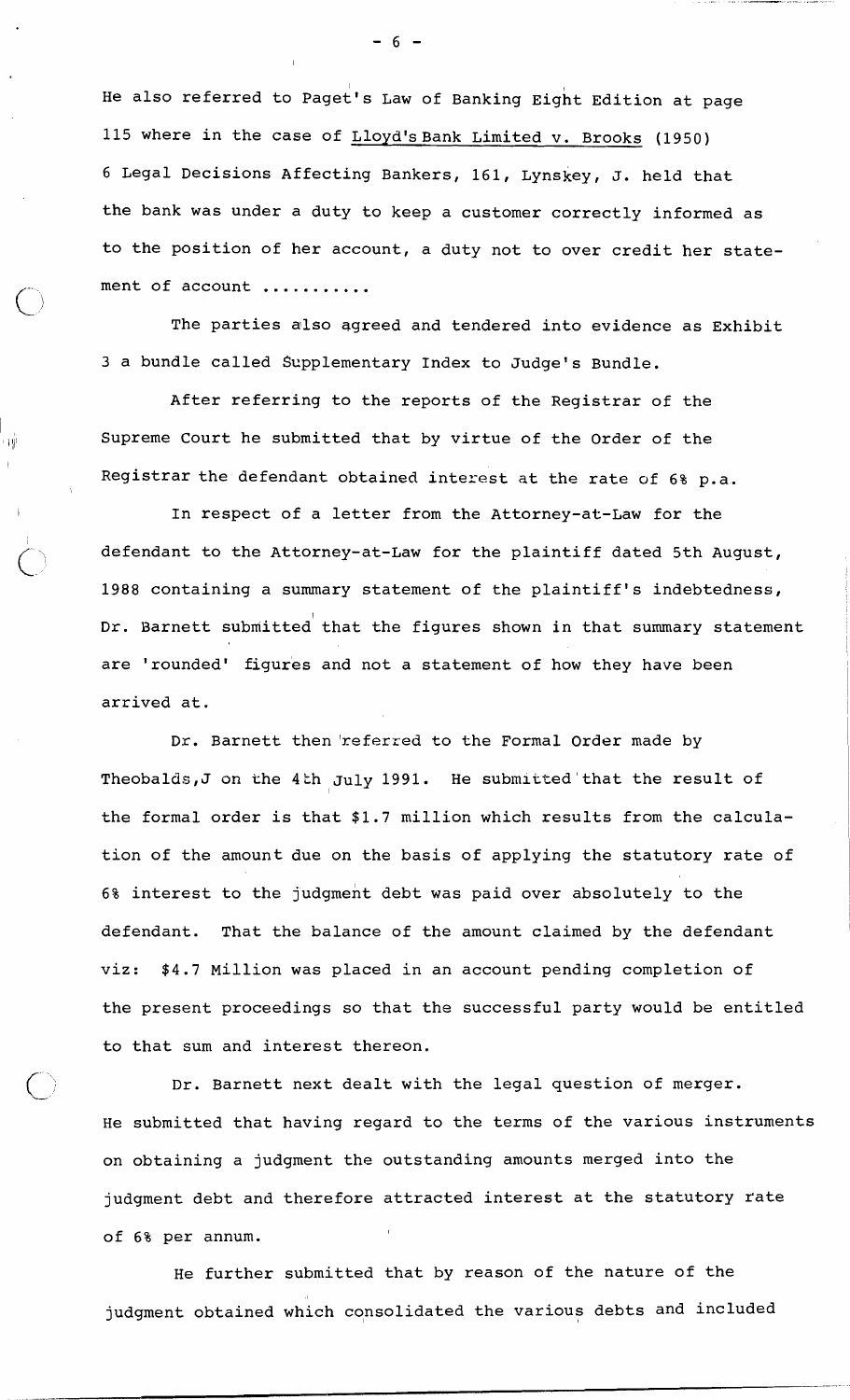and at least one loap in his private capacity which loan he testified formed no part of this action.

He testified that the amounts referred to in the Order of Theobalds J have been paid although not within the four (4 weeks) period stipulated in the said Order.

Mae Tapper an Accountant prepared statements of account showing the plaintiff's indebtedness to the defendants as also a summary of Principal and interest paid January 15, 1986 to April 30, 1991. These documents were tendered and admitted in evidence as exhibits 4, 6 & 7 respectively. She used 6% per annum as the rate  $1/1$  of interest for calculating the interest due.

> It was as a result of her calculations that the sum of approximately \$1.7M was stated as the plaintiff's indebtedness to the defendant.

Mr. Hylton commenced his submission by agreeing with the plaintiff that the issues to be determined are:

(1) What is the appropriate rate of interest.

(2) Wliat is the correct balance.

I

He submitted that in respect of the determination of the correct rate of interest the issue depended on whether there was a merger of the debt with the judgment.

He then stated that if the answer is in the affirmative then the rate of interest is 6%. If it is in the negative the appropriate rate is that charged by the defendant.

Mr. Hylton submitted that issues relating to the stamping of mortgages are relevant only where there is a question of priorities and that such considerations do not arise as between lender and borrower.

He submitted that if the Court comes to the finding that there has not been a merger that would be the end of the case and the plaintiff would have paid the correct amount. If the finding is to the contrary the result would be that there has been an overpayment by the plaintiff and an account would have to be taken to establish the true balance.

 $-8-$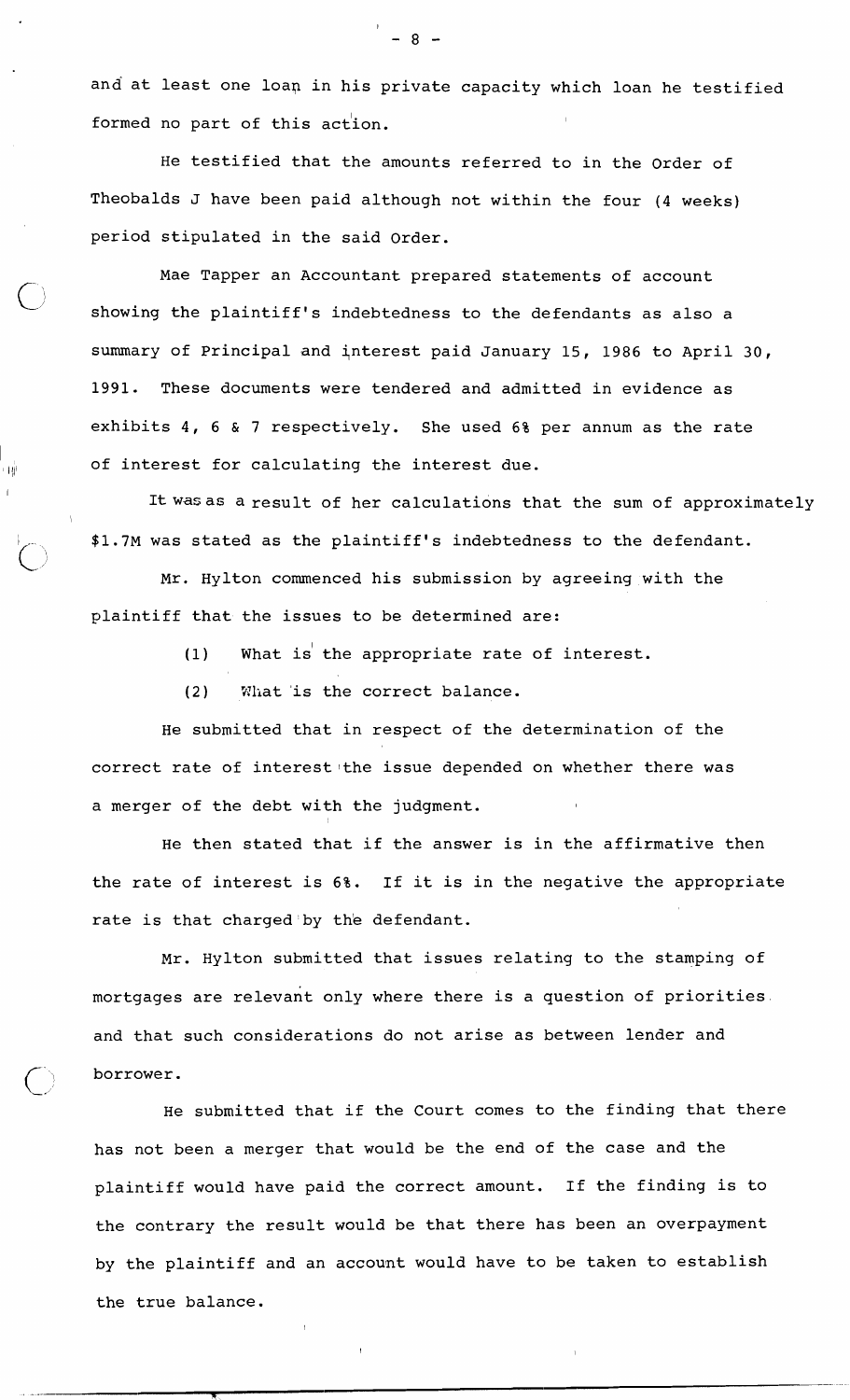the accumulated interests, it is not open to the defendants to apply a rate of interest other than the statutory rate.

He cited and relied on the following cases:

Re <u>European Central Railway</u> Company 1876 Ch. Div.Vol. IV 33 Exparte Fewings Ch. Div. Vol. XXV 338.

In the European Cantral Railway Company case the Court of Appeal held that the original debt was merged in the judgment, and that the claimant was only entitled to interest in the judgment at 4%.

A similar decision was reached in the Court of Appeal in Exparte Fewings.

In Economic Life Assurance Society & Usbourne & Others 1902 A.C. 147. the House of Lords held that though the personal remedy on a covenant to pay a debt merges in a judgment and a judgment carries only 4% interest, yet upon the true constrution of the mortgage deed the mortgagee were entitled to retain their security until they were paid the principal sum and interest at 5%. The Earl of Halsbury L.C. expressed this decision thus:

> "Of course a covenant to pay interest may be so expressed as not to merge in a judgment for the principal; for instance, if it was a covenant to pay interest so long as any part of the princibal should remain due either on the covenant or on a judgment."

 $\Box$ i V

I

Finally with reference to the Economic Life Assurance Society case Lord Davey said that this question (of merger) is one of construc-

tion of the deeds only.......<br>The case of Arbuthnot v. Bunsilall 1890 L.J. 234 Sterling J. referring to Fry, L.J. Re Fewings said: "Where there is a covenant for the payment of a principal sum, and a judgment has been obtained upon the covenant for, that sum, it is plain that the covenant is merged in the judgment .........."

The plaintiff called Delbert Perrier and Mae Tapper as witnesses. Delbert Perrier executed mortgage documents on behalf the plaintiff

 $-7 -$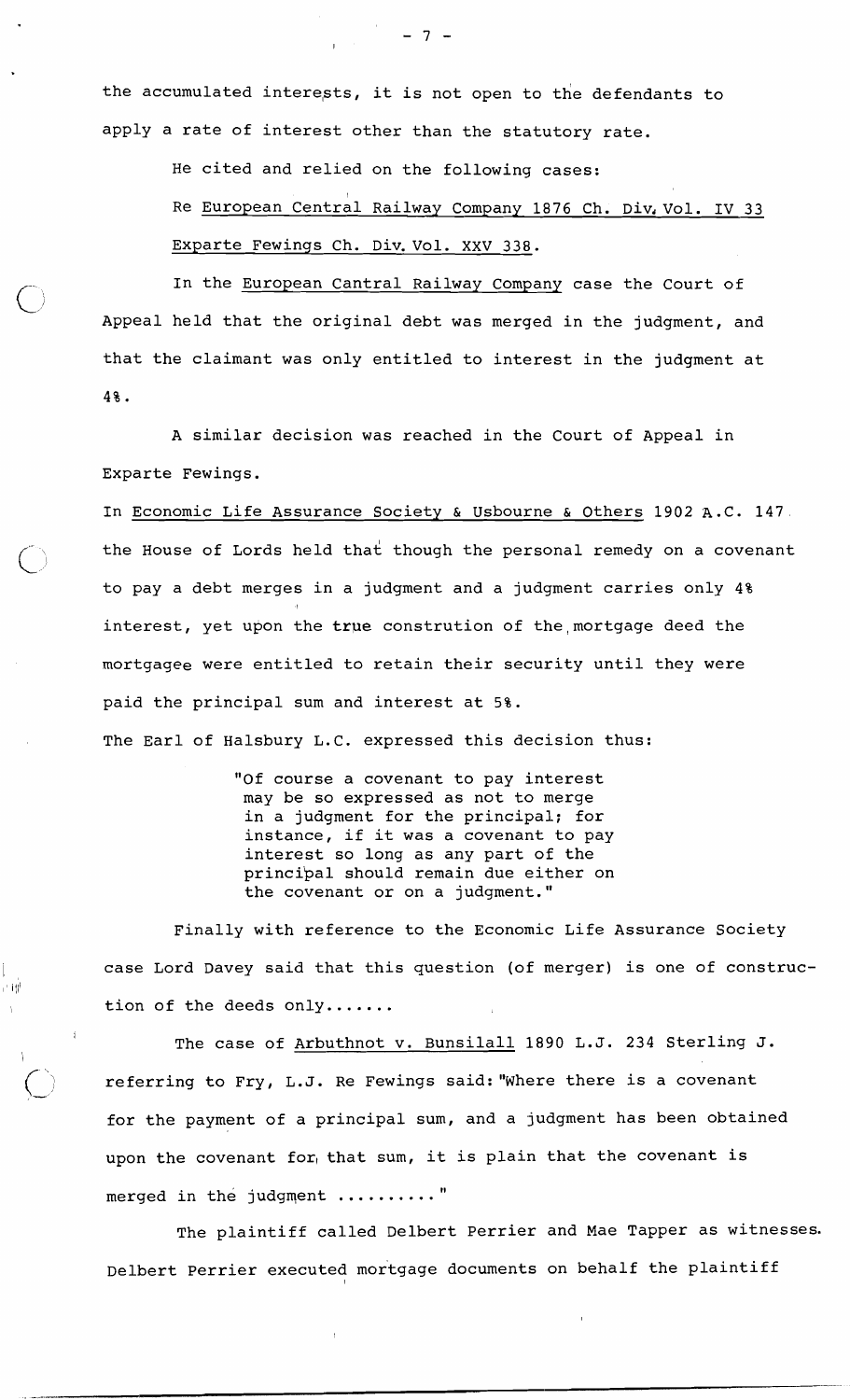A Fred Cuthbert, Senior Manager,Loans Department of defendants gave evidence on behalf the defendant. Nothing new was established except he stated that if a payment is made in one year and is not reflected in the statement of account for that year, that would make a difference in the calculation of the interest due on that account. It would also affect the balance due.

Mr. Hylton continued his submissions and cited as an authority in respect of estoppel Section 178 of the C.P.C. which provides that the defendant or plaintiff must raise it by his pleadings.

He further said that the plaintiff did not file a reply so that the opportunity the plaintiff had was lost.

He also referred to Bullen & Leake.& Jacobs Precedents, of Pleadings 12th Edition at page 1056. Pleading which states:

> "Every estoppel must be specifically pleaded not only because it is a material fact, but also because it raise's matters which might take the opposite pdrty by surprise and usually raises issues of fact not arising out of the preceding pleading."

Mr. Hylton continued his submissions and delivered a written submissions. With reference to the mortgage instrument No.424336 dated 17th February 1984 and referred to Clause 2(h) thereof which reads:

> "If the rate of interest payable hereunder is higher than the rate payable by law on a judgment debt, the taking of any judgment or any of the covenants herein contained shall not operate as a merger of the said covenant in such judgment or affect the Bank's right to interest at such higher rate as well after as before judgment."

He also referred to Clause 4 (r) and 4 (u) of the Mortgage instrument dated 25th March, 1985 and is No.136171.

Clause 4 (r) reads:

 $f^+$ 

កម្

"The mortgage hereby created shall be in addition and without prejudice to any and every other remedy lien cr security which the Bank may or but for the same would have for all the moneys hereby secured or any part thereof.

 $-9-$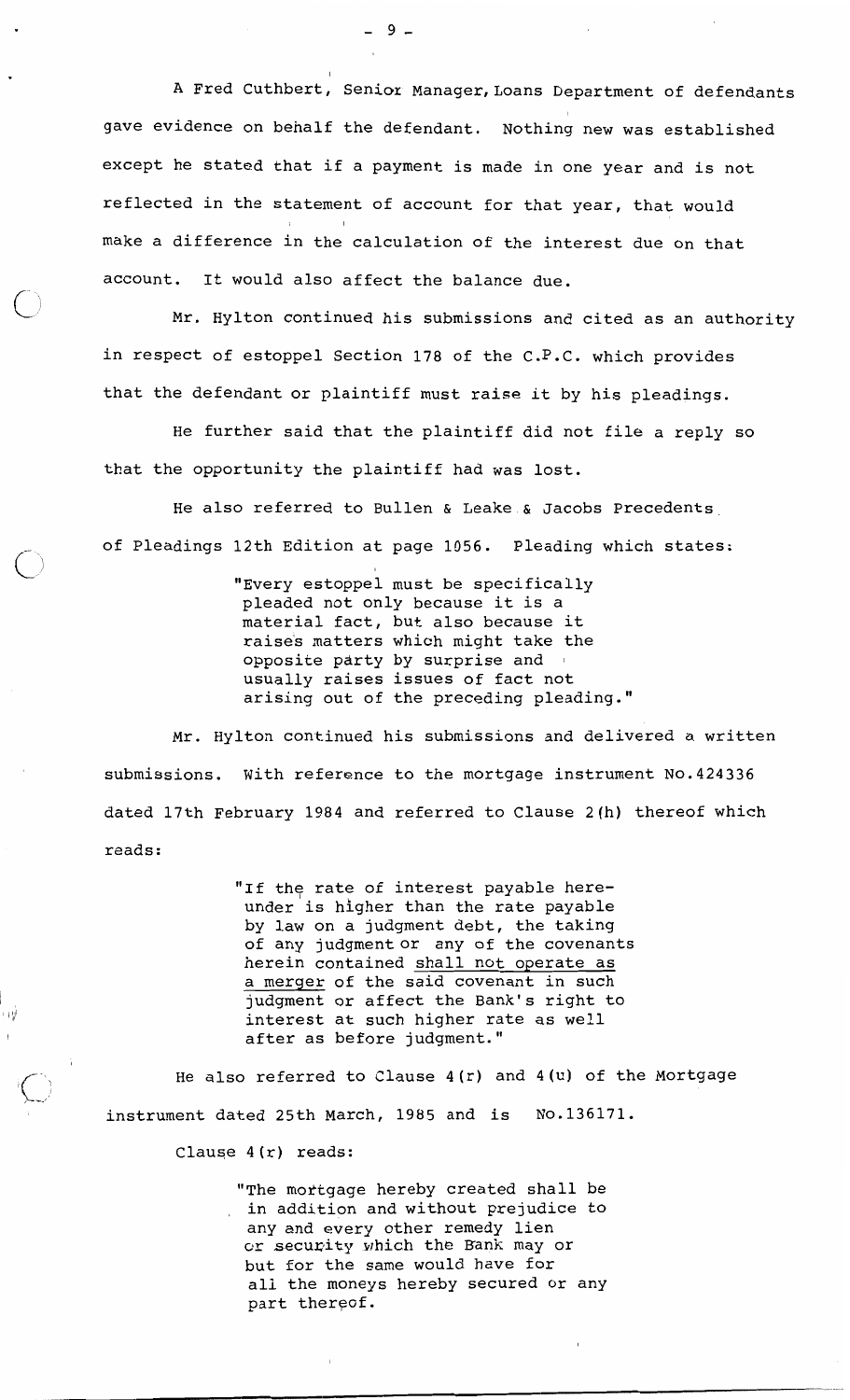4(u) This security shall not be considered as satisfied or discharged by any intermediate payment of the whole or part of the moneys owing as aforesaid but shall constitute and be a continuing security to the Bank notwithstanding any settlement of account or other matter or thing whatsoever and shall be in addition to any other security or securities which the Bank may from time to time hold or take from the Mortgagor and shall not be affected or prejudiced by or affect or prejudice in any way any other security or securities as it may hold or take from the Mortgagor and the Bank shall be at liberty to realise such securities as it may hold or take from the Mortgagor in such order and manner and to pay, apply and appropriate any money at any time or times paid by or on behalf of the Mortgagor or resulting from a realisation of this or 'any other security or any part thereof to such account (including a new account) or item or indebtedness and in such sequence priorityand order as the Bank may in its absoJute discretion from time to time determine any direction from the Mortgagor to the contrary notwithstanding."

In so far as the two mortgages referred to above are concerned, having accepted the principles laid down in Economic Life Assurance Society & Usbourne (supra), I hold as a matter of law that a covenant to pay interest may be so expressed as not to merge in a judgment for the principal.

The defendant can therefore claim the rate of interest under the above two mortgages viz: Nos. 424336 and 136171 as the covenants specifically made provisions against their being a merger in the circumstances which prevail in this case.

It must be noted that the judgment was obtained for sum/sums other than those in respect of the two mortgages to which reference has already been made. At least one demand loan of 1.6 million has been recovered in the judgment dated 15th January, 1386.

The interest on that loan is 26% per annum.

Any calculation of interest at a rate higher than the judgment rate of 6% is considered unfortunate and wrong. Unlike the clauses in the mortgage instrumentswhich preserved the covenanted rate of interest, no such similar clause or provision is agreed in the demand

⊢iý